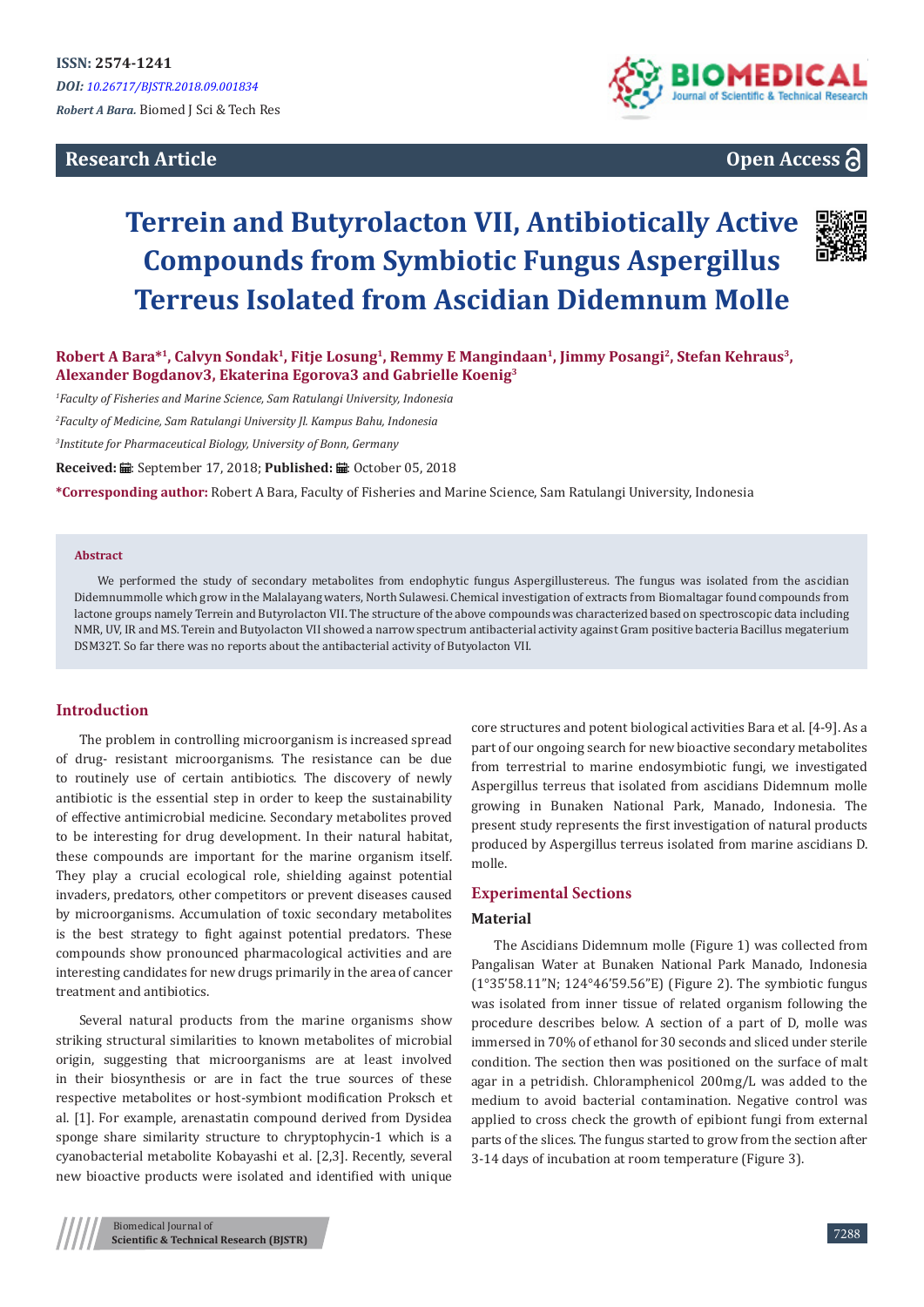

**Figure 1:** Sample *Didemnummolle*.



**Figure 2:** Sampling site of Ascidians *Didemnum molle*, Bunaken National Park, Manado, Indonesia. Red dot = sampling point.



**Figure 3:** Fungal strain *Aspergillusterreus* in malt agar.

## **DNA Extraction**

A piece of fungal mycelium  $(0.5cm<sup>2</sup>)$  slashed from the agar dish and lyophilized in an Eppendorf (2mL) followed by storing in thermafrostfrezzer (-80°C) and freezedryer for 2 hours and overnight respectively. Total DNA extracted with the Mo Bio Ultraclean DNA extraction kit (Qiagen, Hilden, Germany) from the samples. Briefly, 0.5ml of sodium pyrophosphate solution was added to the sample and tungsten carbide beads (Qiagen, Hilden, Germany) were added to the microtubes and cells were lysed by beating for 60s in a cell disrupter (Hybaid Ribolyser, Hybaid, Middlesex, United Kingdom). DNA was purified according to the protocol provided by manufacturer (Qiagen, Hilden, Germany).

## **DNA Amplification and Sequencing**

DNA amplification by PCR was then performed using Hot Star Taq Master Mix Taq polymerase (Qiagen) and the primer pair ITS1(F) and ITS4(R) ordered from Invitrogen White [10] in an iCycler thermocycler. In general, thermal condition followed by 15

mins at 95°C, followed by 30 cycles of 95°C for 1min, 30s at the annealing temperature (56°C) and 72°C for 1min followed with final extension (72°C; 10min). The specificity of amplicons was confirmed by running the samples on 1.2% agarose gel. The length of the amplicon was confirmed by reported articles and followed by purification of particular band. DNA sequencing is performed in order to identify the fungus strain based on its genomic content. The purified amplicon was submitted for sequencing to pt. Genetika, Jakarta, followed by BLAST search against EMBL database.

## **Antibacterial Assays**

For antibacterial assays, all isolated compounds were tested their antibiotic property towards Bacillus megaterium DSM 32Tand Escherichia coli DSM 498. Both isolates were originally from Deutsche Sammlung von Mikroorganismen und Zellkulturen (DSMZ), Braunschweig, Germany. The strains were refresh grown in 10 ml slope nutrient agar in tube at 37˚C temperature for overnight. The cultures were harvested and measured their density. The initial OD600 was set to 1 to reach concentration of 8x108 cells/ml. The cultures were diluted until 8x106 cells/ml prior used, 1 ml of the bacterial culture was subjected and seeded into the Luria Betani Agar (LB Agar) and after solidification, 20μl of the ethanolic extracts of each sample were spotted onto the plates. Chloramphenicol (1mg/ml) and 96% ethanol served as positive and negative controls, respectively. Plates were incubated at 37°C for 18h and checked for inhibition zones.

#### **Result and Discussion**



**Figure 4:** Large scale cultures of *Aspergillusterreus*.

The fungus(strain designation N.18 Rhi) is kept in the authors' laboratory (G.K.). (Figure 3) Furthermore, fungal culture was identified according to a molecular biological protocol by DNA amplification and sequencing of the ITS region as described previously. BLAST search revealed 98 % similarity to Aspergillus terreus (MG669192.1). The sequence data has been submitted to GenBank with accession number MH910675. The related fungus was static cultivated in large scale following method described previously (Figure 4). Mycelia in rice and malt agar cultures of A. terreus were homogenized using an automatic shaker blender and exhaustively extracted with EtOAc. The crude extract of A. terreus was subjected to liquid-liquid fractionation using n-hexane: methanol and water to obtain n-hexane, methanol and water fractions. The methanol fractions were further injected into column chromatography using RP Grace instrumenttm chromatography system and continued by injected into HPLC to obtain compounds Terrein (1) and Butyrolacton VII (2) and furthermore the two non-

7289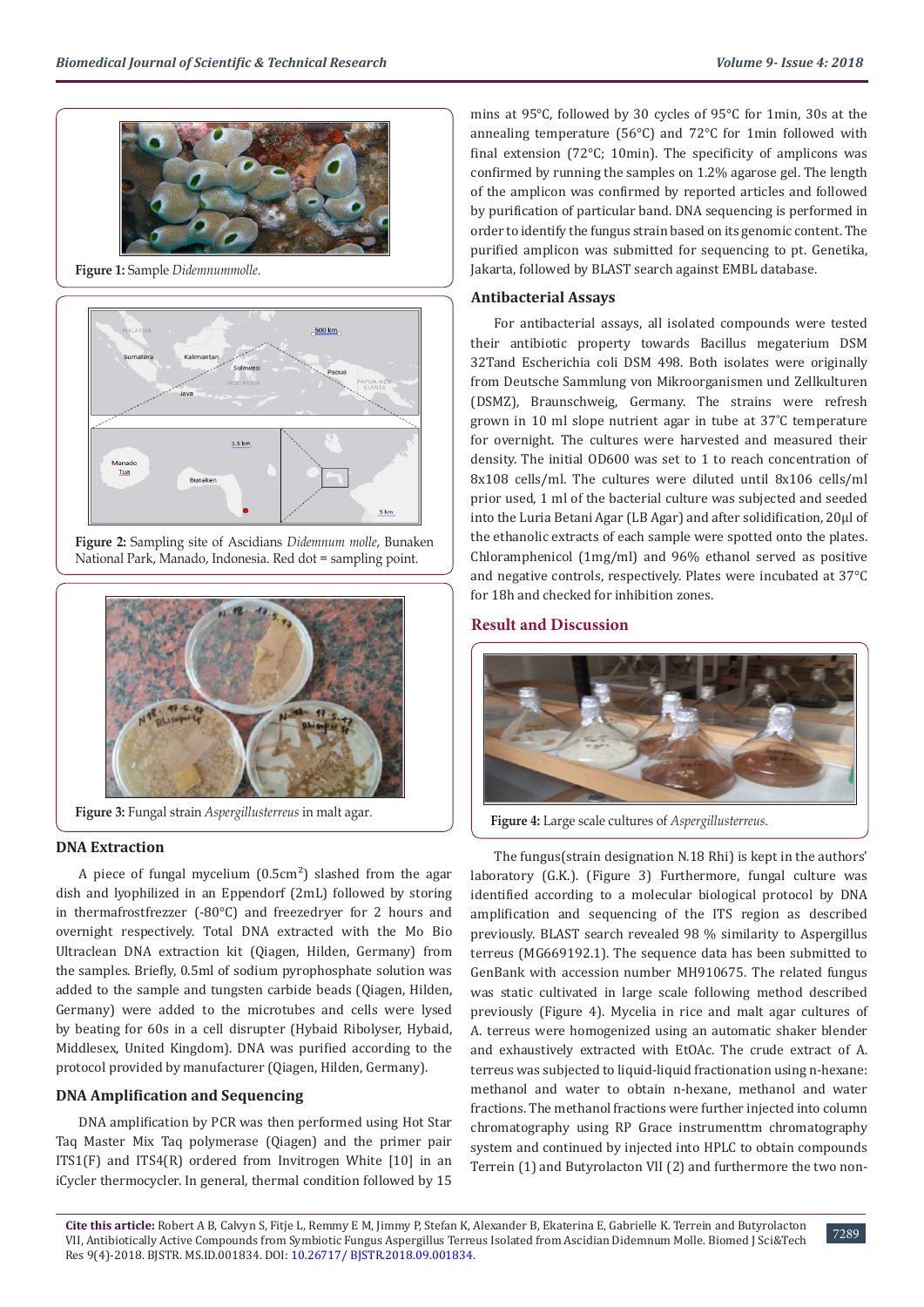saturated fatty acids e.g. C-14 Tetradec-4-enoic acid (3) and C-18 Octadec-4-enoic acid (4) (Figure 5) were purified from n-hexane fraction subjected to NP Grace instrumenttm flash chromatography.



Compounds (1) and (2) were identified on the basis of the MS and NMR data as Terrein, Butyrolacton VII [11-13] tetradec-4-enoic acid and octadec-4-enoic acid were previously isolated from A. terreus The positive optical rotations of 1[ ]D 27 +54 (c\_0.08, MeOH) was consistent with the literature data.1H NMR of Compound (1) (300 MHz, MeOD d-4), showed a doublet which integrated to three protons at  $\delta$  1.89(d, J = 6.4, 3H), evidenced the presence ofa methyl group. Appearance of one broad singlet at δ 4.64(s, 1H) and one doublet at  $\delta$ 4.05(d, J = 2.4, 1H) integrated to one proton each showed the presence of two hydroxyl hydrogen's. One singlet at  $\delta$  5.96(s, 1H), showed the presence methylene protons at C1 carbon (adjacent to carbonyl group), one doublet at  $\delta$ 6.39 (d, J = 15.8, 1H) and one double of quintet at δ 6.79 (dq, J = 13.6, 6.7, 1H) with integration of one proton each, which corresponds to the two double bond–CH protons adjacent to methyl group. All above details of proton environment can be collectively analyzed by (Figure 6A). Furthermore, 13C NMR (75 MHz, Acetone) δ 205.7, 170.8, 142.0, 126.5, 126.0, 82.4, 78.1, 19.6 ppm (Figure 6B).



Comparison of 13C NMR shows perfectly match with available literature [11,13,14]. IR(KBr) max: 3,390; 3,194; 2,854; 1,686 (C=O); 1,631; 1,561; 1,441; 1,331, 1,115; 1,016 cm−1(Figure 6C) Compound (1) was identified as 4, 5-Dihydroxy-3-(1-propenyl)-2 cyclopenten-1-one and the trade name of this compound is Terrein. The isolated strain A. terreus itself is commonly endophytic in nature and frequently isolated from terrestrial sources (He et al. 2004) and marine environments Damare et al. [15]. In addition, the compound (1) that has been isolated from various strains of fungi such as Microspora Grove Pencillium phoma Dunn. A. terreus produces a variety of natural products, most notably the medically important HMG-CoA reductase inhibitor lovastatin Alberts et al. [16]. Additionally, a range of metabolites has been extracted from A. terreus cultures, among them terrein, citreoveridin, and butyrolactones [17,12,13]. 1H NMR (300 MHz, MeOD) of Compound (2) showed a triplet resonating at  $\delta$ 1.20 ppm (t, J = 7.1, 3H), two singles resonating at  $\delta$ 1.56 (s, 3H) and $\delta$  1.65 (s, 3H) ppm which integrated to three protons, evidenced the presence of three methyl groups. Appearance of three methylene's resonatingat  $\delta$ 3.06 (d, J = 7.0, 2H),  $\delta$ 3.41 (d, J = 3.6, 2H) and  $\delta$ 4.24 (q, J = 7.1, 2H), one aliphatic methine resonating at  $\delta$ 5.05 (t, J = 7.3, 1H) and seven aromatic with six overlapping methines resonating at  $\delta$ 6.40 (d, J = 1.6, 1H),  $\delta$ 6.51 (dt, J = 14.0, 5.0, 2H; overlapping), δ6.86 (d, J = 8.8, 2H; overlapping), and  $\delta$  7.59 ppm (d, J = 8.8, 2H; overlapping).



pound (2).

Analyzing of the coupling constant shows that methyl group resonating at δ1.20 ppm is adjacent to methylene group resonating at δ 4.24 ppm that binds to ester group. The aliphatic methine resonating at δ 3.06 ppm is adjacent to methylene group resonating at δ 5.05 ppm (Figure 7A)13C NMR (75 MHz, Acetone) shows compound (2) has 23 atom carbons resonating at  $\delta$  171.2, 170.5, 159.4, 155.2, 139.7, 133.1, 132.5, 130.5, 129.9, 129.4, 128.5, 125.2, 123.7, 123.3, 116.7, 115.1, 87.0, 63.7, 39.7, 28.8, 26.1, 17.9, 14.3 ppm (Figure 7B). Comparison of 13C NMR shows perfectly match with available literatures of Butyrolacton VII [15,12]. DEPT data confirm that the Compound (2) has three methyles, three methylene's and eight methines (Figure 7C). The IR (KBr) max: 3323; 2977; 2363; 1702; 1609 (C=O); 1586; 1518; 1438; 1383 (C-

7290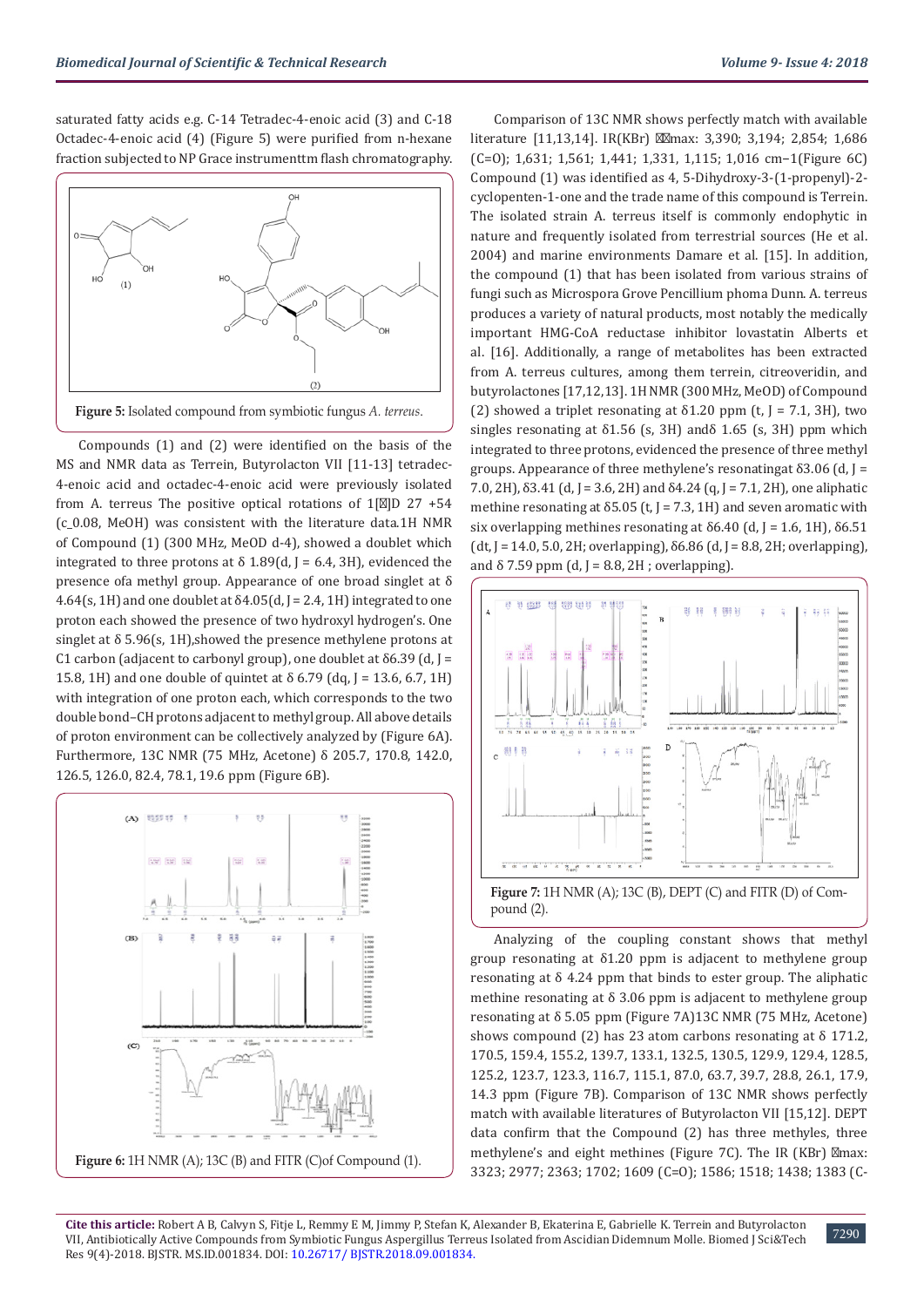O); 1252 (CH3-CH2-O-); 1180; 1115; 1064; 1035; 880; 840; 668 cm-1. (Figure 7D). Marine resources are known for the potential novel bioactive compounds. Since past decades, antimicrobial properties have been reported from different marine resources such as marine plants, animals and microbes. The marine environment is a remarkable source for discovery of potential antibiotics and bioactive compounds to cure several human diseases.

Especially, marine based fungi are considered as a drug source in the marine environment and being reported as a good source of antimicrobial lactones, anthracenes and peptides. The antibacterial test of isolated compounds shows compound (1; terein) and (2; butyolacton VII) have a narrow spectrum antibacterial activity against Gram positive bacteria Bacillus megaterium DSM32T. Terrein has been known as antibacterial and antifungal activities [18,19]. However, although Butyolacton VII has been isolated as an Aspergillus natural product [12,20], so far there were no reports about the antibacterial activity of the compound, hence we reported its narrow antibacterial activity against Gram positive B. megaterium. No activity array is recorded from isolated compounds against Gram negative E. coli. So far Gram-negative infection control is often become a major problem in modern medicine, this is due to the characteristics of the particular group e.g. their peptidoglycan layer which is dense and compact thereby inhibits internalization process for antibiotics to be able to affect the cellular mechanisms within bacteria. In addition, it has "efflux-pump mechanism", a compound removal mechanism that are not needed in their cellular biotransformation processes through their secretion system [21,22].

#### **Conclusion**

a. Terrein and Butyrolacton VII were isolated from symbiotic fungus Aspergillus terreus isolated from inner part of ascidians Didemnum molle growing in Pangalisan Water, Bunaken National Park, Manado Indonesia.

b. Both isolated compounds show narrow antibacterial array against Bacillus megaterium DSM 32T. No activity was recorded against Escherichia coli DSM 498.

c. For the first time we reported the antibacterial properties of butyrolacton VII in this paper

#### **References**

- 1. [Proksch P, Edrada R, Ebel R \(2002\) Drugs from the seas current](https://www.ncbi.nlm.nih.gov/pubmed/12111137)  [status and microbiological implications. Applied Microbiology and](https://www.ncbi.nlm.nih.gov/pubmed/12111137)  [Biotechnology 59\(2\): 125.](https://www.ncbi.nlm.nih.gov/pubmed/12111137)
- 2. [Kobayash M, Aoki S, Ohyabu N, Kurosu M, Wang W, et al. \(1994\)](https://uthsc.pure.elsevier.com/en/publications/arenastatin-a-a-potent-cytotoxic-depsipeptide-from-the-okinawan-m)  [Arenastatin A, a potent cytotoxic depsipeptide from the okinawan](https://uthsc.pure.elsevier.com/en/publications/arenastatin-a-a-potent-cytotoxic-depsipeptide-from-the-okinawan-m)  [marine sponge Dysidea arenaria. Tetrahedron Letters 35\(43\): 7969-](https://uthsc.pure.elsevier.com/en/publications/arenastatin-a-a-potent-cytotoxic-depsipeptide-from-the-okinawan-m) [7972.](https://uthsc.pure.elsevier.com/en/publications/arenastatin-a-a-potent-cytotoxic-depsipeptide-from-the-okinawan-m)
- 3. [Eibler S, Bogner T, Nahrwold M, Sewald N \(2009\) Efficient Synthesis](https://www.ncbi.nlm.nih.gov/pubmed/19760734)  [of Cryptophycin-52 and Novel para-Alkoxymethyl Unit a Analogues.](https://www.ncbi.nlm.nih.gov/pubmed/19760734)  [Chemistry-A European Journal 15\(42\): 11273-11287.](https://www.ncbi.nlm.nih.gov/pubmed/19760734)
- 4. [Bara R, Aly AH, Pretsch A, Wray V, Wang B, et al. \(2013\) Antibiotically](https://www.ncbi.nlm.nih.gov/pubmed/23677029)  [active metabolites from Talaromyces wortmannii, an endophyte of Aloe](https://www.ncbi.nlm.nih.gov/pubmed/23677029)  [vera. The Journal of Antibiotics.](https://www.ncbi.nlm.nih.gov/pubmed/23677029)
- 5. [Bara R, Zerfass I, Aly AH, Goldbach Gecke H, Raghavan V, et al. \(2013\)](https://www.ncbi.nlm.nih.gov/pubmed/23534483) [Atropisomeric Dihydroanthracenones as Inhibitors of Multiresistant](https://www.ncbi.nlm.nih.gov/pubmed/23534483) [Staphylococcus aureus. Journal of Medicinal Chemistry 56\(8\): 3257-](https://www.ncbi.nlm.nih.gov/pubmed/23534483) [3272.](https://www.ncbi.nlm.nih.gov/pubmed/23534483)
- 6. [Bara RA, Ramadhan FA, Posangi J \(2016\) Antibiotic Analysis of](https://www.researchgate.net/publication/314114893_Antibiotic_Analysis_of_Endophytic_Fungi_from_Mangrove_Avicennia_marina_Growing_in_North_Sulawesi_Coastal_Waters) [Endophytic Fungi from Avicennia marina Mangrove Growing in North](https://www.researchgate.net/publication/314114893_Antibiotic_Analysis_of_Endophytic_Fungi_from_Mangrove_Avicennia_marina_Growing_in_North_Sulawesi_Coastal_Waters) Sulawesi Coastal Waters. Prosiding 1<sup>st</sup> International Seminar on Tropical [Aquatic Resources Science & Management, Manado \(Poster\).](https://www.researchgate.net/publication/314114893_Antibiotic_Analysis_of_Endophytic_Fungi_from_Mangrove_Avicennia_marina_Growing_in_North_Sulawesi_Coastal_Waters)
- 7. [Cheney KL, White A, Mudianta IW, Winters AE, Quezada M, et al. \(2016\)](https://journals.plos.org/plosone/article?id=10.1371/journal.pone.0145134) [Choose Your Weaponry: Selective Storage of a Single Toxic Compound,](https://journals.plos.org/plosone/article?id=10.1371/journal.pone.0145134) [Latrunculin A, by Closely Related Nudibranch Molluscs. PLoS ONE 11\(1\):](https://journals.plos.org/plosone/article?id=10.1371/journal.pone.0145134) [e0145134.](https://journals.plos.org/plosone/article?id=10.1371/journal.pone.0145134)
- 8. [Supaphon P, Phongpaichit S, Rukachaisirikul V, Sakayaroj J \(2013\)](https://journals.plos.org/plosone/article?id=10.1371/journal.pone.0072520) [Antimicrobial Potential of Endophytic Fungi Derived from Three](https://journals.plos.org/plosone/article?id=10.1371/journal.pone.0072520) [Seagrass Species: Cymodocea serrulata, Halophila ovalis and Thalassia](https://journals.plos.org/plosone/article?id=10.1371/journal.pone.0072520) [hemprichii. PLOS ONE 8\(8\): e72520.](https://journals.plos.org/plosone/article?id=10.1371/journal.pone.0072520)
- 9. [Fisch KM, Hertzer C, B Ãhringer N, Wuisan ZG, Schillo D, et al. \(2017\) The](https://www.ncbi.nlm.nih.gov/pubmed/29215579) [Potential of Indonesian Heterobranchs Found around Bunaken Island](https://www.ncbi.nlm.nih.gov/pubmed/29215579) [for the Production of Bioactive Compounds. Marine Drugs 15\(12\): 384.](https://www.ncbi.nlm.nih.gov/pubmed/29215579)
- 10. [White TJ \(1990\) Amplification and direct sequencing of fungal ribosomal](https://nature.berkeley.edu/brunslab/papers/white1990.pdf) [RNA genes for phylogenetics. PCR Protocols : a Guide to Methods and](https://nature.berkeley.edu/brunslab/papers/white1990.pdf) [Applications 315-322.](https://nature.berkeley.edu/brunslab/papers/white1990.pdf)
- 11. Barton DHR, Miller E (1955) The constitution and stereochemistry of terrein. Journal of the Chemical Society (Resumed)(0): 1028-1029.
- 12. [Haritakun R, Rachtawee P, Chanthaket R, Boonyuen N, Isaka M \(2010\)](https://www.ncbi.nlm.nih.gov/pubmed/21048353) [Butyrolactones from the Fungus Aspergillus terreus BCC 4651. Chemical](https://www.ncbi.nlm.nih.gov/pubmed/21048353) [and Pharmaceutical Bulletin 58\(11\): 1545-1548.](https://www.ncbi.nlm.nih.gov/pubmed/21048353)
- 13. [Zaehle C, Gressler M, Shelest E, Geib E, Hertweck C, et al. \(2014\) Terrein](https://www.ncbi.nlm.nih.gov/pubmed/24816227) [Biosynthesis in Aspergillus terreus and Its Impact on Phytotoxicity.](https://www.ncbi.nlm.nih.gov/pubmed/24816227) [Chemistry & Biology 21\(6\): 719-731.](https://www.ncbi.nlm.nih.gov/pubmed/24816227)
- 14. [Goutam J, Sharma G, Tiwari VK, Mishra A, Kharwar RN, et al. \(2017\)](https://www.ncbi.nlm.nih.gov/pubmed/28790982) [Isolation and Characterization of Terrein an Antimicrobial and](https://www.ncbi.nlm.nih.gov/pubmed/28790982) [Antitumor Compound from Endophytic Fungus Aspergillus terreus](https://www.ncbi.nlm.nih.gov/pubmed/28790982) [\(JAS-2\) Associated from Achyranthus aspera Varanasi, India. Frontiers](https://www.ncbi.nlm.nih.gov/pubmed/28790982) [in Microbiology 8\(1334\).](https://www.ncbi.nlm.nih.gov/pubmed/28790982)
- 15. [Damare S, Raghukumar C, Raghukumar S \(2006\) Fungi in deep-sea](https://www.sciencedirect.com/science/article/pii/S0967063705002311) [sediments of the Central Indian Basin. Deep Sea Research Part I:](https://www.sciencedirect.com/science/article/pii/S0967063705002311) [Oceanographic Research Papers 53\(1\): 14-27.](https://www.sciencedirect.com/science/article/pii/S0967063705002311)
- 16. [Alberts AW, Chen J, Kuron G, Hunt V, Huff J, et al. \(1980\) Mevinolin: a](https://www.ncbi.nlm.nih.gov/pubmed/6933445) [highly potent competitive inhibitor of hydroxymethylglutaryl-coenzyme](https://www.ncbi.nlm.nih.gov/pubmed/6933445) [A reductase and a cholesterol-lowering agent. Proceedings of the](https://www.ncbi.nlm.nih.gov/pubmed/6933445) [National Academy of Sciences 77\(7\): 3957-3961.](https://www.ncbi.nlm.nih.gov/pubmed/6933445)
- 17. [Frisvad JC, Filtenborg O, Samson RA, Stolk AC \(1990\) Chemotaxonomy](https://www.ncbi.nlm.nih.gov/pubmed/2181929) [of the genus Talaromyces. Antonie van Leeuwenhoek 57\(3\): 179-189.](https://www.ncbi.nlm.nih.gov/pubmed/2181929)
- 18. [Miyamoto T, Sakamoto K, Arao K, Komori T, Higuchi R, et al. \(1996\)](https://www.sciencedirect.com/science/article/pii/0040402096003882) [Dorisenones, cytotoxic spongian diterpenoids, from the nudibranch](https://www.sciencedirect.com/science/article/pii/0040402096003882) [Chromodoris obsoleta. Tetrahedron 52\(24\): 8187-8198.](https://www.sciencedirect.com/science/article/pii/0040402096003882)
- 19. [San Martin A, Rovirosa J, Vaca I, Vergara K, Acevedo L, et al. \(2011\) NEW](https://www.semanticscholar.org/paper/New-Butyrolactone-from-a-Marine-derived-Fungus-Sp-San-Mart%C3%ADn-Rovirosa/41cf58b72822466e760c25fd3f3b4fb694a81779) [BUTYROLACTONE FROM A MARINE-DERIVED FUNGUS ASPERGILLUS](https://www.semanticscholar.org/paper/New-Butyrolactone-from-a-Marine-derived-Fungus-Sp-San-Mart%C3%ADn-Rovirosa/41cf58b72822466e760c25fd3f3b4fb694a81779) [SP. Journal of the Chilean Chemical Society 56: 625-627.](https://www.semanticscholar.org/paper/New-Butyrolactone-from-a-Marine-derived-Fungus-Sp-San-Mart%C3%ADn-Rovirosa/41cf58b72822466e760c25fd3f3b4fb694a81779)
- 20. [He J, Wijeratne EM K, Bashyal BP, Zhan J, Seliga CJ, et al. \(2004\) Cytotoxic](https://www.ncbi.nlm.nih.gov/pubmed/15620238) [and Other Metabolites of Aspergillus Inhabiting the Rhizosphere of](https://www.ncbi.nlm.nih.gov/pubmed/15620238) [Sonoran Desert Plants. Journal of Natural Products 67\(12\): 1985-1991.](https://www.ncbi.nlm.nih.gov/pubmed/15620238)
- 21. [Poole K \(2007\) Efflux pumps as antimicrobial resistance mechanisms.](https://www.ncbi.nlm.nih.gov/pubmed/17457715) [Annals of Medicine 39\(3\): 162-176.](https://www.ncbi.nlm.nih.gov/pubmed/17457715)
- 22. [Posangi J, Bara R \(2014\) Analisis Aktivitas Dari Jamur Endofit Yang](https://ejournal.unsrat.ac.id/index.php/jplt/article/view/7345) [Terdapat Dalam Tumbuhan Bakau Avicennia Marina di Tasik Ria](https://ejournal.unsrat.ac.id/index.php/jplt/article/view/7345) [Minahasa. Jurnal Pesisir Dan Laut Tropis 1\(1\): 30-38.](https://ejournal.unsrat.ac.id/index.php/jplt/article/view/7345)

7291